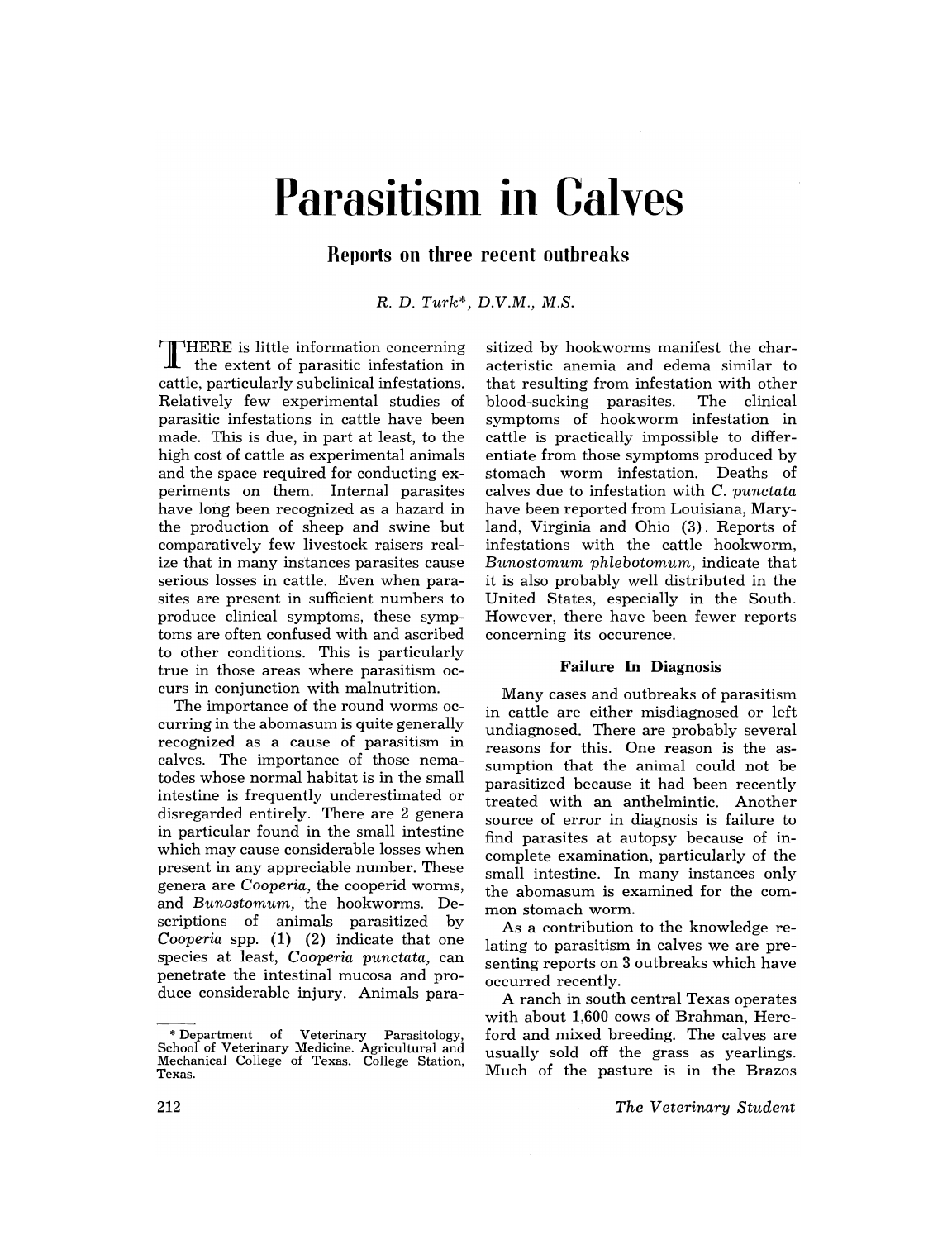River bottoms and poorly drained. In September, 1945, several calves developed a diarrhea and 10 died showing marked emaciation and anemia. Autopsy by the owner revealed many Haemonchus con*tortus.* All calves were treated with phenothiazine and moved to another pasture. The animals temporarily improved in condition following treatment. In December, 1945, approximately 200 calves were again drenched with phenothiazine by the owner and were placed in a feed lot which had a small trap adjacent consisting of about 10 acres. Both feed lot and trap were flat and poorly drained. Several calves were unthrifty, some died and the owner again drenched all the animals with phenothiazine about 3 weeks later. This, however, did not check the loss. By January 15, 30 calves had died and several more were extremely debilitated and anemic.

## Autopsy

Two calves presented for diagnosis were killed for autopsy. There was marked edema and anemia present in both animals. Only a very few H. *contortus* were present in one animal. The small intestines of both were opened and found to contain a large number of hookworms and cooperids. A quantitative estimate of worms present was made in each case. There were more than 6,000 hookworms and 4,000 cooperids in one calf and more than 3,500 hookworms and 2,000 cooperids in the other. Since the calves had received phenothiazine 3 times previously, it was thought advisable to change treatment.

#### **Anthelmintic**

Accordingly, a copper sulphate and nicotine sulphate solution, such as recommended for the treatment of stomach worms, was given at the rate of 1 cc. per pound body weight. This solution was prepared by adding 1 fluid ounce of 40 per cent nicotine sulphate to 1% per cent copper sulphate solution in  $\frac{1}{2}$  gallon of water. The animals were placed in a clean, well drained feed lot 2 days after giving the anthelmintic. Two animals died the day following treatment. The remainder made an uneventful recovery and were sold for slaughter in April.

*Spring, 1946* 

On January 11, 1946, part of the viscera of a calf was received from a practitioner in east Texas who requested a parasitologic diagnosis. Examination revealed many *Cooperia* spp., hookworms *(Bunostomum phlebotomum)* and 1 tapeworm *(Moniezia* spp.). No attempt was made to estimate the total number of parasites since only 10 feet of the small intestine was received. However, 1,700 hookworms and 300 cooperids were recovered from this specimen. According to the history, the owner had experienced difficulty in raising calves during the 4 years he had been on the place. This particular herd contained 16 yearlings and 10 two-yearold dairy calves in a low flat pasture that contained a ground tank as the water supply.

After the diagnosis was reported the following treatments were administered: 1st, phenothiazine; 2nd, 2 weeks later, copper sulfate and lead arsenate tablets (Jen-Sal); 3rd treatment, 2 weeks later, 10 cc. tetrachlorethylene in mineral oil was given for each 100 pounds body weight. There was decided improvement for about 1 month, but since it was impossible to convince the owner a change of pasture was necessary, further improvement was retarded by reinfestations. However, the death losses were stopped.

#### **Third Outbreak**

The anterior portion of the small intestine of a calf was received January 21, 1946, with history as follows: 10 calves, all yearlings, were confined to a  $\frac{1}{2}$  acre yard that had been used for years as a calf lot; 3 calves had died and on examination revealed heavy hookworm infestation. The calves were then treated with phenothiazine which was followed 2 weeks later by tetrachlorethylene. The calves were then placed in a clean lot. All 7 surviving calves became thrifty and no more losses occurred.

After summarizing the diagnosis, treatment and control of parasitic infestation in calves, one should suspect parasitism when animals show a rapidly progressing general debility, emaciation and anemia with no loss of appetite. The fact that